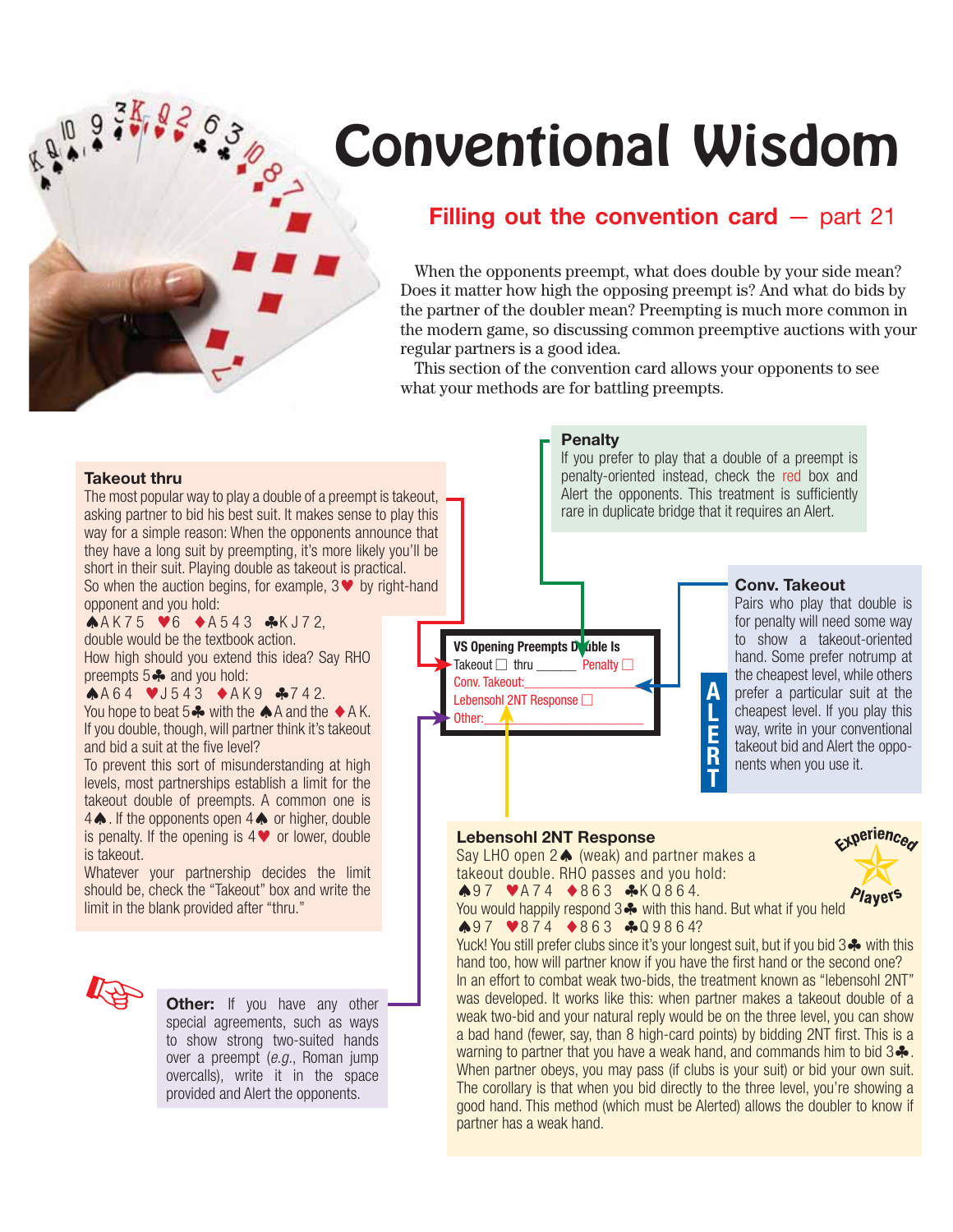## **Filling out the convention card** – part 22

### **Leads**

This section of the convention card allows you to outline your opening-lead agreements. Although this is a useful tool for your partnership to improve understanding in the opening-lead department, remember that this section is in fact for the benefit of your opponents so that they will know what your methods are.

**Circle card led, if not in bold** In this section, circle the card your partnership has agreed to lead from the list of common holdings, unless that card is already in bold-face type. The cards in bold represent the "standard" lead from a particular holding, but your partnership is free to deviate from the standard treatment as long as you indicate it on the convention card. If, for example, your partnership has agreed to lead the ace from ace–king, circle the letter "A" on the line that reads "A K x." Note that this section is divided into two parts: one for leads versus suit contracts, the other for leads versus notrump contracts. This allows partnerships who vary their lead agreements in each of these cases — a common occurrence — to show it on the convention card.

This section refers to opening leads only, and not to defensive leads made later in the play.

**A L E R T**

☞

What's that red "x" on the top line? It's for partnerships that prefer to lead low from a doubleton. If your partnership has this agreement, circle the RED "x" and pre-Alert opponents that you play this method at the beginning of each round. (A pre-Alert is an announcement made to the opponents before the auction begins on the first board of a round. In this case, it would be something such as, "We lead low from doubletons on defense.")

**LEADS** (circle card led, if not in bold) versus Suits | versus Notrump **x x** x x x **x x x x** x x x x x **x** x x x **x** x **x** x x x x x **x** x A **K** x **T** 9 x A **K** J x A **Q** J x **K** Q x  $K$  **J** T x  $A$  **J** T 9 A **T** 9 x **Q** J x K **T** 9 x **K** Q J x K **Q** T 9 **J** T 9 Q **T** 9 x **Q** J T x Q **T** 9 x **K** Q T 9 **J** T 9 x **T** 9 x x  **LENGTH LEADS:** ➤ 4th Best vs SUITS vs NT 3rd/5th Best vs SUITS<sup>O</sup> vs NT<sup>O</sup> Attitude vs NT□ **Primary signal to partner's leads** Attitude  $\Box$  Count  $\Box$  Suit preference  $\Box$ ➤ ➤

**Length Leads** Check the appropriate box(es) in this section. If you lead fourthbest, for example, against suit and notrump contracts, check both boxes on the "4th Best" line.

**Primary signal to partner's leads**  When your partner makes the opening lead, dummy is displayed and you (being a good partner) must signal partner as to the best way for him to proceed. This is called your primary signal. There are several ways to go about this:

- You can, for example, indicate that you like the opening lead by playing a high card (in standard methods). Or you can play low to show disinterest in partner's suit. These are "attitude" signals.
- Your partnership may prefer to give "count" on the opening lead, which in standard, requires that you begin a high-low signal to show an even number of cards in the suit led. To show an odd number, play low first then high on the next trick.
- You could play that a low card asks the opening leader to switch to a lower-ranking suit, while a high card asks for a switch to a higher-ranking one. This approach is called "suit preference."

Of course, each deal is different, and good defenders will know whether attitude, count or suit preference should apply depending on what the dummy looks like and what the auction has been. You should check the box, however, that fits your general defensive approach.

#### *www.acbl.org/play/conventionwisdom.html*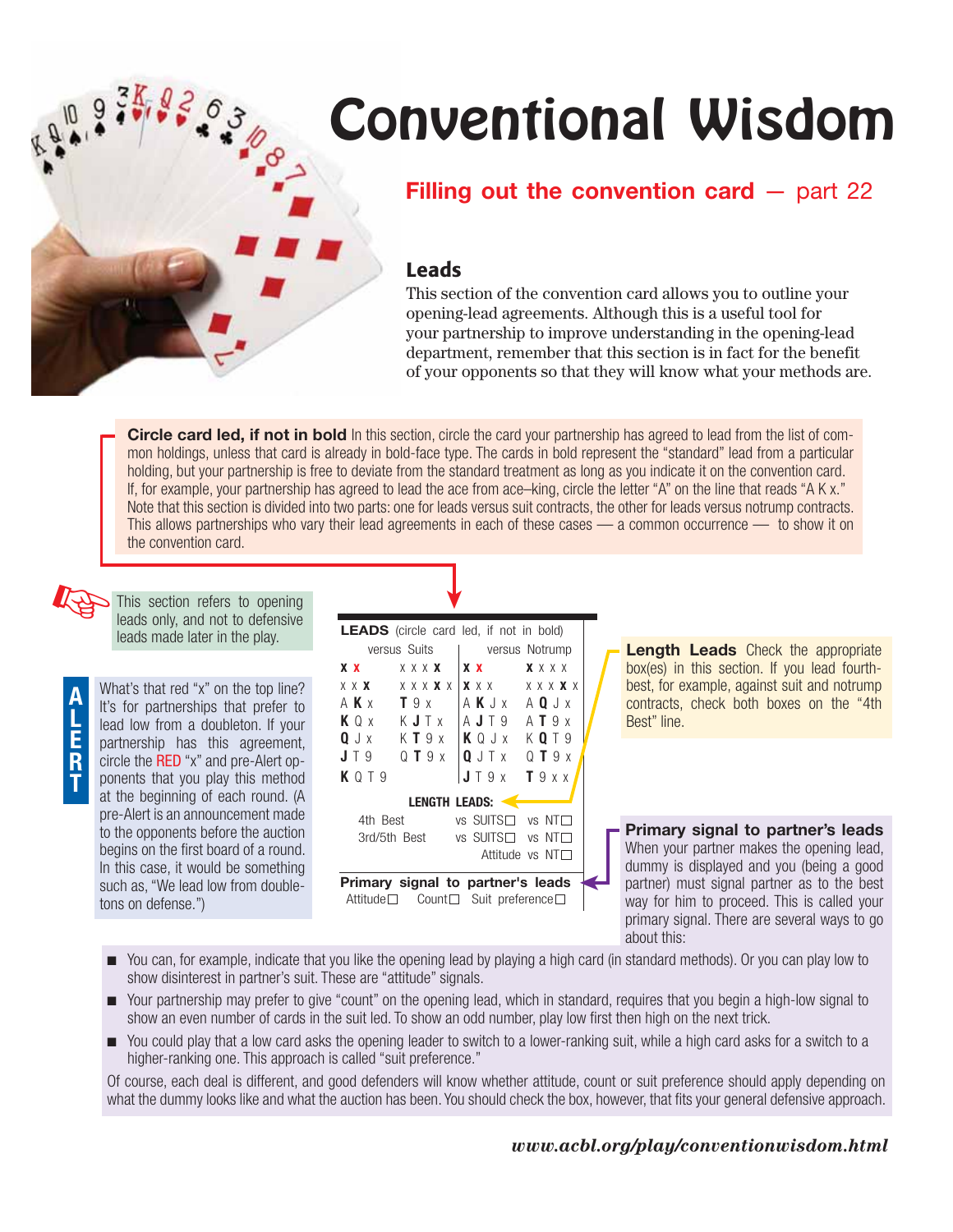### **Filling out the convention card** – part 23

This section allows your opponents to see at a glance what your defensive carding methods are. It is arranged in two columns: one for suit contracts and one for notrump contracts. This is because you may wish to use one defensive strategy versus suits and a different one versus notrump declarers.

#### **Standard**

**First Discard**

"Standard" methods look like this:

- Attitude: a high card in a suit signals encouragement, while a low one is discouraging.
- Count: playing a high card followed by a low one in the same suit typically shows an even number of cards in that suit. Lowhigh shows an odd number. (Note that most standard players reverse this scheme in the trump suit.)
- Suit preference: playing a low card shows a preference for the lower-ranking non-trump suit. Against notrump contracts, a low card shows interest in the lower-ranking suit if declarer/dummy has a known strong suit.

Relevant exceptions should be described in the lines provided after the "Except" box.



**DEFENSIVE CARDING**

#### Upside-Down

- Attitude: a low card in a suit signals encouragement, while a high one is discouraging.
- Count: playing a low card followed by a high one in the same suit typically shows an even number of cards in that suit. High-low shows an odd number.
- Suit preference: most upside-down practitioners use standard suit preference for simplicity and logic: low cards correspond to lower-ranking suits, high cards to higher-ranking suits.

☞ You may use any combination of standard and upside-down that you wish, as long as you clearly indicate your methods on the convention card. For example, you may play standard count and upside-down attitude.

#### **Other Carding**

apply.

Here are some other common, but advanced techniques:

• Smith Echo: In this method, either defender shows encouragement for the suit initially led by "echoing" (playing high-low) on declarer's run of a long suit in



diamonds. • Odd/Even: An odd discard (the 3, 5, 7 or 9) says you like the suit you just discarded from, while an even one says you don't.

You may use your first opportunity to discard to carry a message to partner. Here are two popular approaches: • Lavinthal: Discard the suit you don't like, but a low discard says you like the lower-ranking of the remaining non-trump suits, while a high discard says you like the higher-ranking one. If spades are trumps, for example, a high heart discard would say you like

#### **Special Carding, Please Ask**

If you have any other unusual agreements or have special defensive methods that you don't have enough room to describe elsewhere on the card, check this box. (Note that the ACBL convention charts permit only certain types of carding schemes. If you're unsure if your methods are permitted, consult the appropriate chart before play.)

Trump Suit Preference: If you play a high trump the first time declarer plays the suit, it shows interest in the higher-ranking non-trump suit. A low trump indicates preference for the lower-ranking suit. If hearts are trumps, for example, and you play the 10 from 10–6–2 when declarer plays the  $\blacktriangledown A$ , it shows that you like spades.

dummy or in his hand. Failing to echo means you'd prefer a switch to a different suit. This assumes that you do not have to give count in the suit declarer plays on, in which case the Smith echo would not

• Foster Echo: Some defenders agree to play that the partner of the opening leader follows suit with his second-highest card when he can't beat dummy's card or the card that was led.